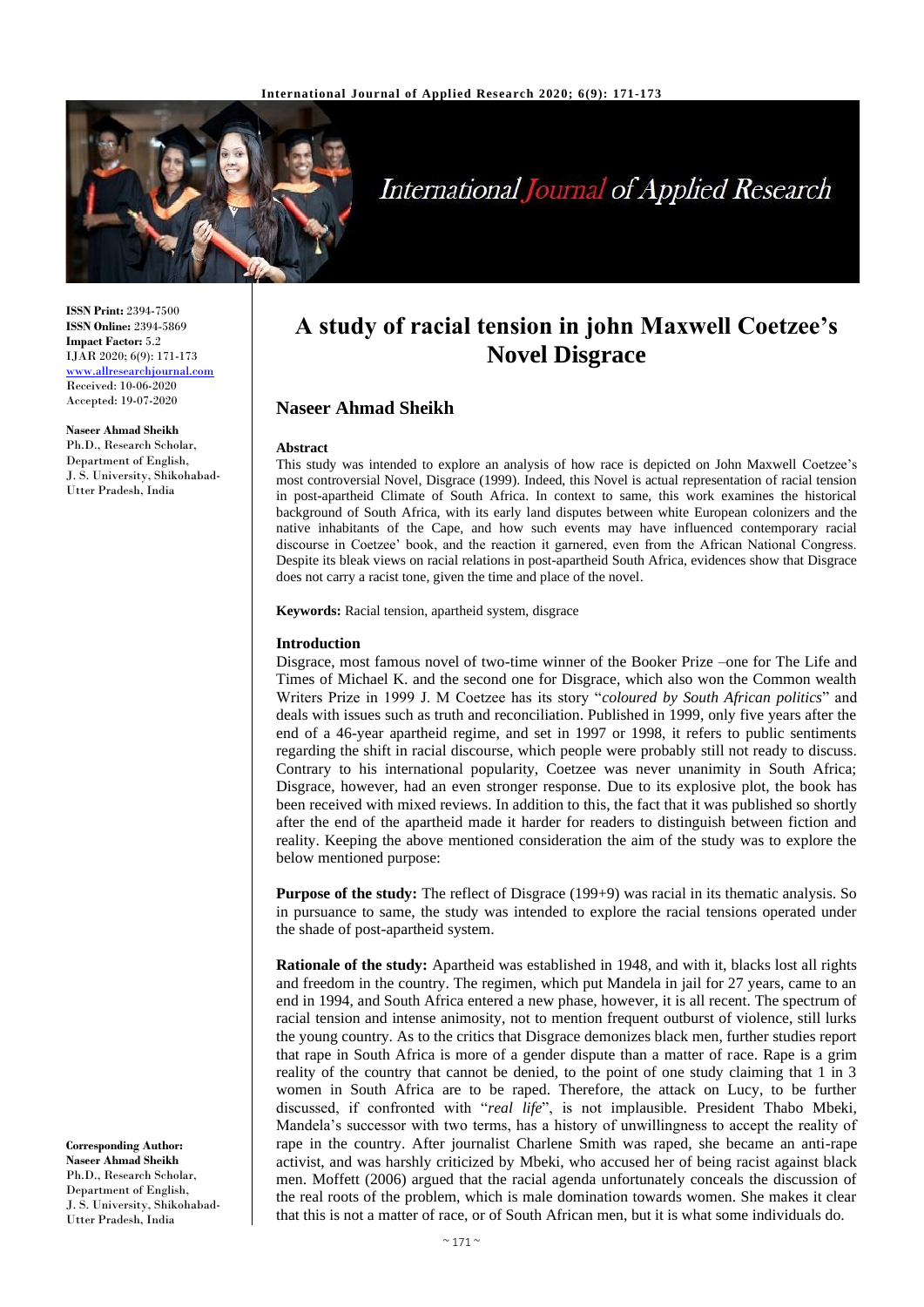Such reports were taken with criticism by President Mbeki. In fact, there was a period of time packed with "*black peril*" narratives. Again, Disgrace is intricate and polemic because of its elements, chosen not so as to project a pacific, harmonious new country, but to make the most of racial tension:

"yet, Lurie's case is in many ways precisely that of white South Africans in the new dispensation – still guilty in the eyes of the world, still relatively privileged, partly redundant, partly clinging to old habits, in need of reformation and transformation, yet resistant to official definitions of how to feel or be. Glenn, 2009, p.91

Disgrace is too a novel about the place of whites in the Rainbow Nation. Glenn (2009) believes that, had the novel been written or published some years later, it would have garnered a more comprehensive reception. After the publication of Disgrace, more white writers followed on the pessimistic tone about the place of whites in the new South Africa (Glenn 2009), echoing the reality of emigration figures:

"Some 800,000 out of a total white population of 4 million have left since 1995, by one count. But they're hardly alone. Blacks, coloreds (as people of mixed race are known in South Africa) and Indians are also expressing the desire to leave. In the last 12 years, the number of blacks graduating in South Africa with advanced degrees has grown from 361,000 to 1.4 million a year. But in that time the number of those expressing high hopes to emigrate has doubled."10

In Disgrace (1999), we found the sexual engagements of Professor David Lurie were racial and disrepute after a sexual indiscretion with one of his students does not end well and generates a scandal that ultimately makes it impossible for him to keep teaching, disrupting a life he regarded as tranquil and satisfactory in cosmopolitan Cape Town. When Lucy's father, trying to make a historical reading of her intentions, asks her "Is it some form of private salvation you are trying to work out? Do you hope you can expiate the crimes of the past by suffering in the present?" She denies it, claiming Lurie misinterprets her. Marais (2006) believes that Lurie's radicalized reading of the predicament prevents him from seeing the situation clearly, and what is more, prevents him from his desire to help his daughter. Just like the rapists made Lucy a target of racial justice, her father too is reading her reaction by her race. As for the three rapists, they might have acted as possible agents of revenge, perpetrating Lurie's violence towards Melanie and putting an end to his white privilege. It is possible, too, that the attackers cannot see beyond Lucy's colour. As Lucy recalls the aggression, she describes how personal it was and how race really mattered at that point:

"It was so personal. [...] it was done with such personal hatred. That was what stunned me more than anything. The rest was... expected. But why did they hate me so? I had never set eyes on them. [...] The shock simply doesn't go away. The shock of being hated, I mean." (Disgrace: Pp.156).

To accept Lucy's rape as some sort of racial atonement, though, can border female masochism. Lucy's silence over

the violence imposed on her may be understood as solidarity over the long lived silence of the colonized, depicted in other books such as Foe (1986) and in the heart of the country (1977). The concretization of violence, and how it is a product of racial tensions, is present in Disgrace, as well as the challenge on how to deal with it. The difficulty in seeing what Coetzee's view is on the "new South Africa" lies too in the question of whether Disgrace may be taken as a celebration of violence. Lurie's ultimate act of love towards the dog of whom he had grown fond at the animal clinic, by euthanizing it, can be perceived as a possible state of grace for David Lurie. The fact is, however, that in Disgrace, black men gang rape white Lucy, which Lurie believes was an act carried out of vengeance (Pp.112) for the apartheid and the oppression of black people, a response to the racial differences imposed by colonialism. About the fact and its historical implications, Lurie says: '*It was history speaking through them, a history of wrong. Think of it that way, if it helps. It may have seemed personal, but it wasn't. It came down from the ancestors*" (Pp.156). David, on the other hand, thinks she wants expiation for the "crimes of the past by suffering in the present" (p.112). It is possible that in Lucy's mind, the one crime she was a victim of is an effect to the crime of apartheid, a white guilt expressed in another of Coetzee's character, in Age of Iron (1990). And if history is an acceptable justification for the attack, it could be a justification, too, for what Lurie does to Pollux, in the establishment of a white and black opposition. At Petrus's party celebrating the land transfer, Lurie and Lucy have an uncomfortable sighting of Pollux, and Lurie is outraged at the fact that Petrus welcomes him at his home, a gesture symbol of his connivance with what happened to Lucy. Later in the story, after his departure, Lurie sees himself forced to return to the Cape after he learns of Lucy's pregnancy. Even worse, one of the possible fathers, Pollux, is Petrus's brother-in-law, and is now under his care and protection, under the premise that Pollux is "his people" (p.201). Lurie deems the situation ridiculous and unsuccessfully pleads for an obstinate Lucy to leave the farm. Petrus's "solution" for the predicament affronts Lurie, thus establishing even greater racial tension:

'You say it is bad, what happened,' Petrus continues. 'I also say it is bad. It is bad. But it is finish.' He takesthe pipe from his mouth, stabs the air vehemently with the stem. 'It is finish.' 'It is not finished. Don't pretend you don't know what I mean. It is not finished. On the contrary, it is just beginning. It will go on long after I am dead and you are dead.' Petrus stares reflectively, not pretending he does not understand. 'He will marry her,' he says at last. 'He will marry Lucy, only he is too young, too young to be marry. He is a child still.' 'A dangerous child. A young thug. A jackal boy.' Petrus brushes aside the insults. 'Yes, he is too young, too young. Maybe one day he can marry, but not now. I will marry.''You will marry whom?' 'I will marry Lucy.' He cannot believe his ears. So this is it, that is what all the shadow-boxing was for: this bid, this blow! And here stands Petrus foursquare, puffing on the empty pipe, waiting for a response. 'You will marry Lucy,' he says carefully. 'Explain to me what you mean. No, wait, rather don't explain. This is not something I want to hear. This is not how we do things.' We: he is on the point of saying, We Westerners. (Disgrace p.202)